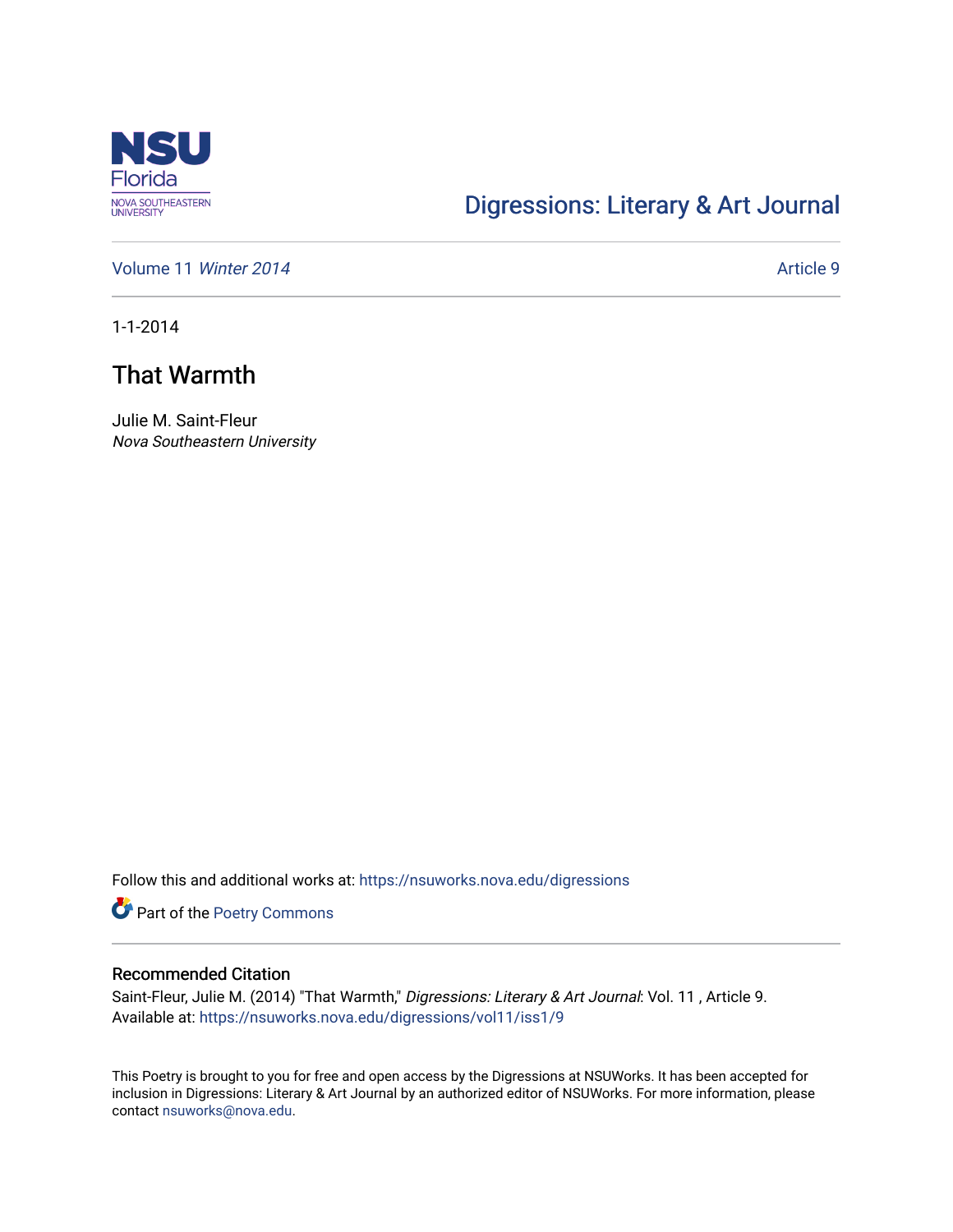## That Warmth

### Author Bio

Woman of many trades: seamstress, hairdresser, writer, entrepreneur, boutique owner, tutor, and more. Nothing short of Superhuman!